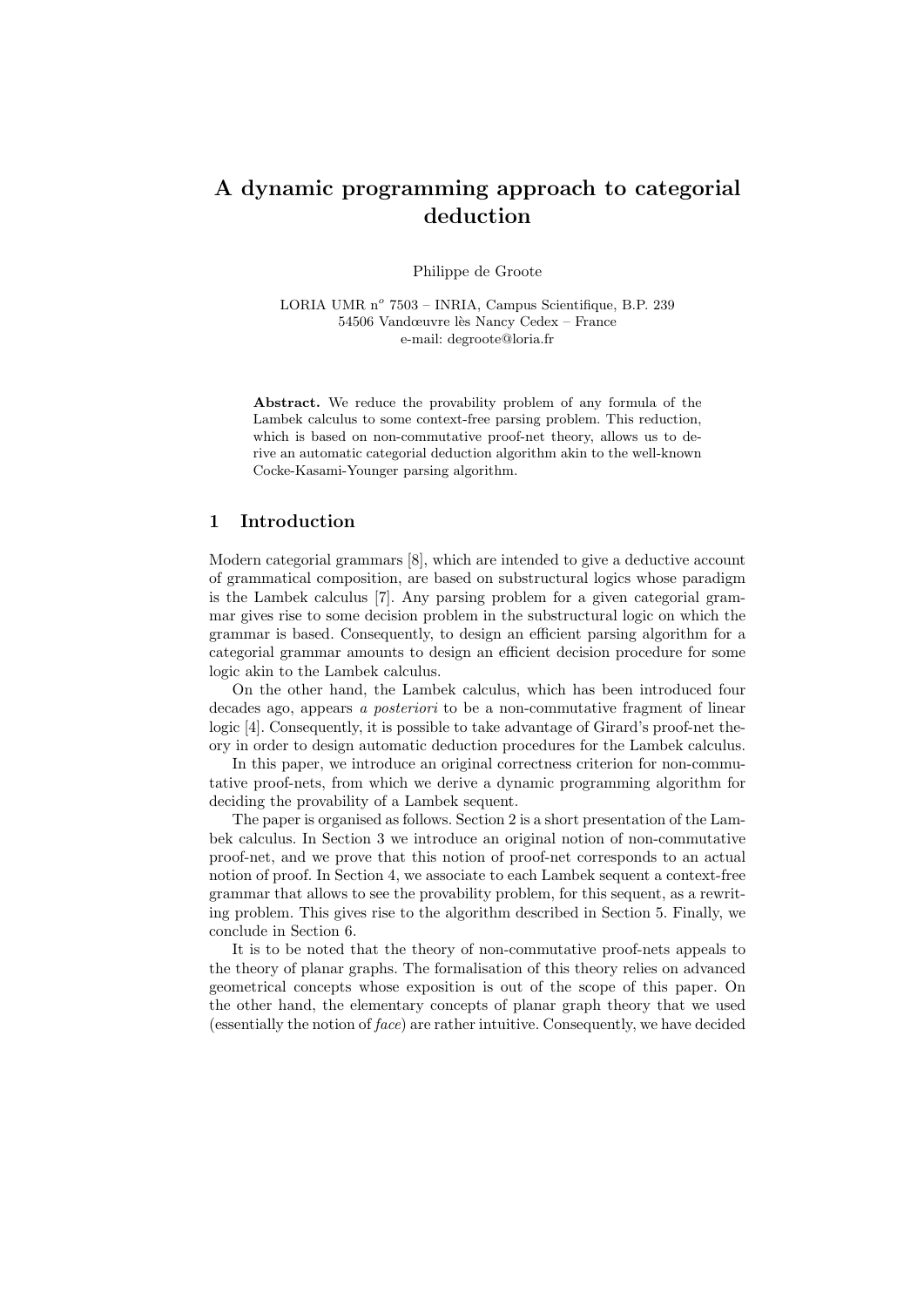to illustrate the different concepts by several examples in order not to lose the reader into the formal details.

## 2 The Lambek Calculus

The Lambek calculus [7], which has been introduced as a logical basis for categorial grammars [8], corresponds exactly to the non-commutative intuitionistic multiplicative fragment of linear logic [4].

Given an alphabet of atomic formulas  $A$ , the syntax of the formulas obeys the following grammar:

$$
\mathcal{F} \ ::= \ \mathcal{A} \ | \ \mathcal{F} \bullet \mathcal{F} \ | \ \mathcal{F} \setminus \mathcal{F} \ | \ \mathcal{F}/\mathcal{F}
$$

where formulas of the form  $A \bullet B$  correspond to conjunctions (or products), formulas of the form  $A \setminus B$  correspond to direct implications (i.e., A *implies* B), and formulas of the form  $A/B$  to retro-implication (i.e., A is implied by B).

Then, the deduction relation is specified by means of the following sequent calculus.

$$
A \vdash A \quad (\text{ident}) \qquad \frac{\Gamma \vdash A \quad \Delta_1, A, \Delta_2 \vdash B}{\Delta_1, \Gamma, \Delta_2 \vdash B} \quad (\text{cut})
$$
\n
$$
\frac{\Gamma, A, B, \Delta \vdash C}{\Gamma, A \bullet B, \Delta \vdash C} \quad (\bullet \text{ left}) \qquad \frac{\Gamma \vdash A \quad \Delta \vdash B}{\Gamma, \Delta \vdash A \bullet B} \quad (\bullet \text{ right})
$$
\n
$$
\frac{\Gamma \vdash A \quad \Delta_1, B, \Delta_2 \vdash C}{\Delta_1, \Gamma, A \setminus B, \Delta_2 \vdash C} \quad (\text{left}) \qquad \frac{A, \Gamma \vdash B}{\Gamma \vdash A \setminus B} \quad (\text{right})
$$
\n
$$
\frac{\Gamma \vdash A \quad \Delta_1, B, \Delta_2 \vdash C}{\Delta_1, B/A, \Gamma, \Delta_2 \vdash C} \quad (\text{/ left}) \qquad \frac{\Gamma, A \vdash B}{\Gamma \vdash B/A} \quad (\text{/ right})
$$

It is to be noted that the above system does not include any structural rule. In particular, the absence of an exchange rule is responsible for the noncommutativity of the connectives. This, in turn, explains the presence of two different implications.

Example 1. As an illustration, consider the sequent

$$
(a/b) \bullet b, b \setminus (b \bullet (a \setminus a)) - a,
$$

which may be derived as follows:

$$
\begin{array}{r}\n a \vdash a \quad a \vdash a \\
 b \vdash b \qquad a, a \setminus a \vdash a \\
 \hline\n a/b, b, a \setminus a \vdash a \\
 b \vdash b \qquad a/b, b \bullet (a \setminus a) \vdash a \\
 \hline\n a/b, b, b \setminus (b \bullet (a \setminus a)) \vdash a \\
 \hline\n (a/b) \bullet b, b \setminus (b \bullet (a \setminus a)) \vdash a\n \end{array}
$$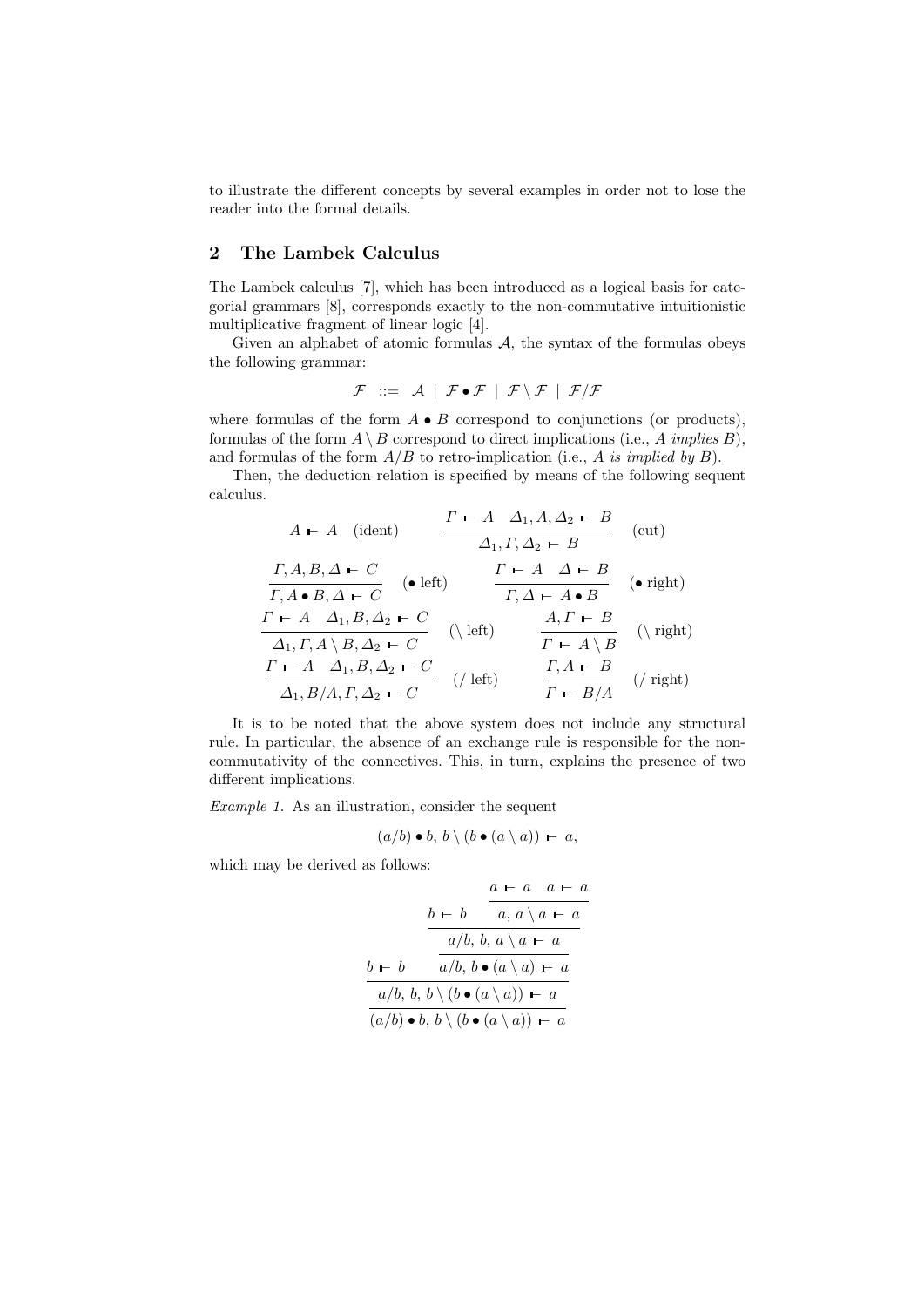## 3 Proof-nets for the Lambek calculus

Proof-nets are concrete structures that allow the proofs of linear logic to be represented geometrically [4]. As we mentioned, the Lambek calculus is a noncommutative fragment of linear logic. It is consequently possible to adapt the notion of proof net to the case of the Lambek calculus [6, 10]. To this end, we first give a translation of the Lambek calculus into (non-commutative) multiplicative linear logic.

The formulas of multiplicative linear logic are built upon a set of atomic propositions  $A$  according to the following grammar:

$$
\mathcal{MF} \ ::= \ \mathcal{A} \ | \ \mathcal{A}^{\perp} \ | \ \mathcal{MF} \otimes \mathcal{MF} \ | \ \mathcal{MF} \otimes \mathcal{MF}
$$

where the unary connective  $\perp$  denotes the linear negation, and the binary connectives  $\otimes$  (tensor) and  $\hat{\mathcal{X}}$  (par) correspond to multiplicative conjunction and disjunction respectively .

**Definition 1.** The translation  $T[T \t A]$  of a Lambek sequent  $\Gamma \vdash A$  into a sequence of multiplicative formulas is defined as follows:

$$
\mathcal{T}[\![\boldsymbol{\varGamma} \ \boldsymbol{\vdash} \ A]\!] = \mathcal{T}^{-}[\![\boldsymbol{\varGamma}]\!]^{-}, \mathcal{T}^{+}[\![\boldsymbol{\varLambda}]\!]^{+}
$$

where:

1. 
$$
T^+[[a]]^+=a
$$
  
\n2.  $T^+[[A \bullet B]]^+=T^+[B]]^+\otimes T^+[A]]^+$   
\n3.  $T^+[[A \setminus B]]^+=T^+[B]]^+\otimes T^-[A]]^-$   
\n4.  $T^+[[A/B]]^+=T^-[B]]^-\otimes T^+[A]]^-$   
\n5.  $T^-[a]]^-=a^{\perp}$   
\n6.  $T^-[A \bullet B]]^-=T^-[A]]^-\otimes T^-[B]]^-$   
\n7.  $T^-[A \setminus B]]^+=T^+[A]]^+\otimes T^-[B]]^+$   
\n8.  $T^-[A \setminus B]]^-=T^-[A]]^-\otimes T^+[B]]^+$   
\n9.  $T^-[I^-, A]]^-=T^-[I^]]^-, T^-[A]]^-$ 

It is important to note that the translation  $T[T - A]$  does not define a set but a sequence of formulas. This is due to to fact that the order between the formulas of a Lambek sequent is relevant.

Example 2. Consider the sequent of Example 1. Its translation is the following:

$$
\mathcal{T}[\![ (a/b) \bullet b, b \setminus (b \bullet (a \setminus a)) \vdash a]\!] = (a^{\perp} \otimes b) \mathbin{\Im} b^{\perp}, b \otimes (b^{\perp} \mathbin{\Im} (a \otimes a^{\perp})), a
$$

The definition of a multiplicative proof-net procceds as follows. The notion of proof-structure, which corresponds to a class of graphs decorated with formulas, is first defined. These proof-structures are intended to represents proofs. It is not the case, however, that they all correspond to actual proofs. It is therefore necessary to give some further criterion in order to distinguish the correct proofstructures, which are called proof-nets, from the other ones.

The notion of multiplicative proof-net may be adapted to the Lambek calculus by stating an additional condition that ensures non-commutativity. We do not follow this approach. The definition that we give is based on a correctness criterion that is intrinsically non-commutative. This new criterion, which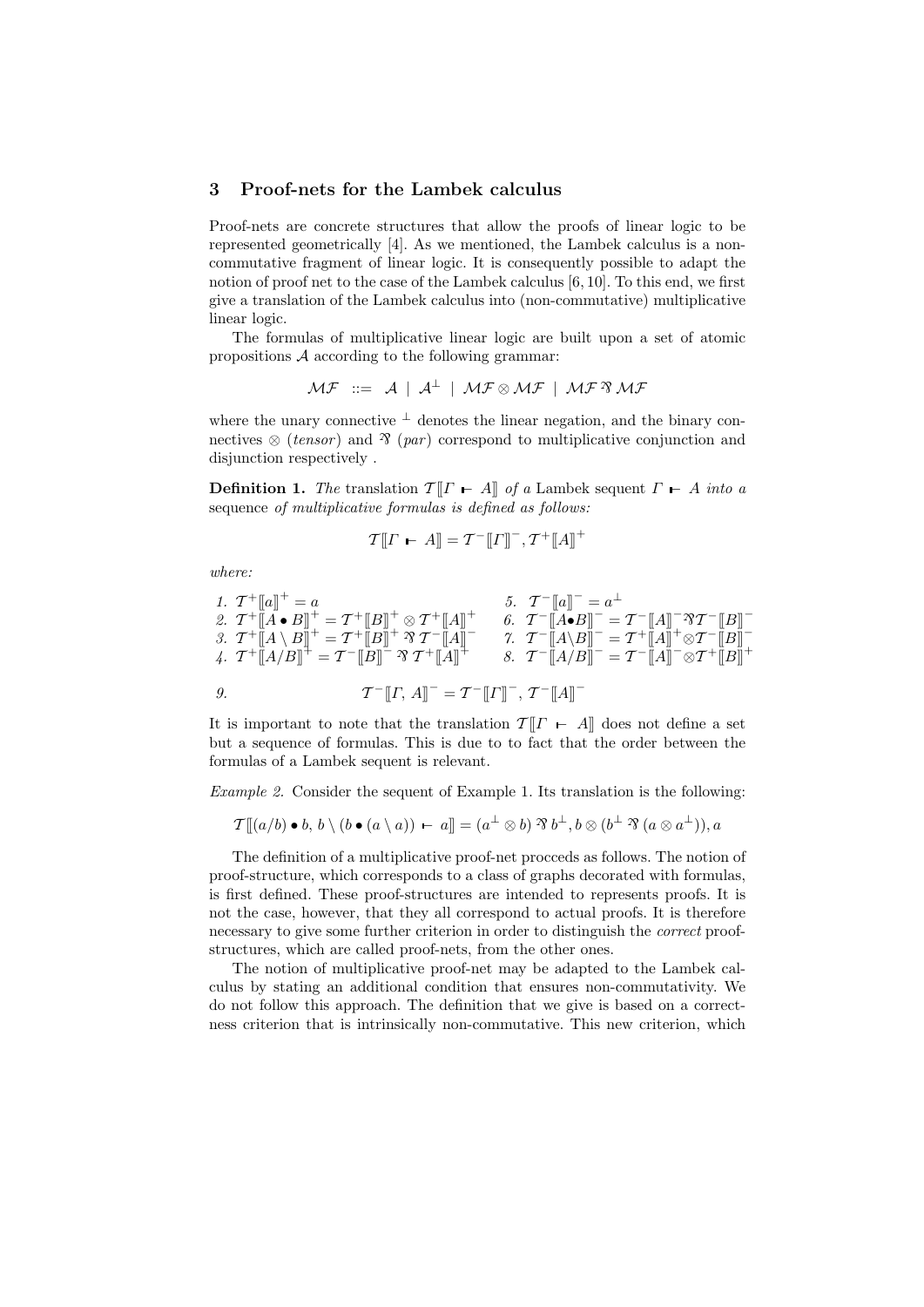has been especially devised in order to prove the correctness of the algorithm of Section 5, is a refinement of a similar criterion due to Fleury [3].

Proof-nets and proof-structure being a sort of graph, we use freely elementary graph-theoretic concepts that can be found in any textbook. In particular, the terminology we adopt is taken from [2]. We also take for granted the notion of parse tree of a formula. The leaves of such a parse tree are decorated with literals (i.e., atomic propositions, or negations of atomic propositions) and its internal nodes are decorated either with the connective  $\otimes$  or the connective  $\mathfrak{R}$ . These internal nodes will be called  $\otimes$ - and  $\mathcal{R}$ -nodes, respectively.

**Definition 2.** Let  $\Gamma$   $\vdash$  A be a Lambek sequent. The proof-frame of  $\Gamma$   $\vdash$  A consists of (the sequence of) the parse-trees of the formulas in  $T[T \rightharpoonup A]$ . The roots of these parse trees are called the conclusions (or the conclusive nodes) of the proof-frame.

Example 3. The proof-frame of the sequent of Example 1 is the following:



Let us associate two *polarised atoms*  $a^+$  and  $a^-$  to each atomic formula a, and let  $\Sigma_1$  be the set of these polarised atoms. The next step in defining a notion of proof-structure for the Lambek calculus consists in introducing the concept of well-bracketed matching on a word of  $\Sigma_1^*$ .

**Definition 3.** Consider a word  $\omega = \omega_1 \omega_2 \dots \omega_n$  of polarised atoms. We define a well-bracketed matching on  $\omega$  to be a permutation p on the set of  $\omega_i$ 's such that:

- 1.  $(\forall i, j \leq n)$   $p(\omega_i) = \omega_j$  implies  $(\omega_i = a^+$  and  $\omega_j = a^-)$  or  $(\omega_i = a^-$  and  $\omega_j = a^+$ ), for some atomic formula a.
- 2.  $(\forall i, j \leq n)$   $p(\omega_i) = \omega_j$  implies  $p(\omega_j) = \omega_i$ ,
- 3.  $(\forall i, j, k, l \in n)$   $p(\omega_i) = \omega_j$ ,  $p(\omega_k) = \omega_l$ , and  $i < k$  imply  $l < j$ .

Conditions 1 and 2, in this definition, formalise the idea that a matching consists in grouping by pairs atoms of opposite polarities. Condition 3 corresponds to a notion of well-bracketed structures by forbidding configurations such as  $\cdots$   $\lceil$   $\cdots$   $\left(\begin{array}{c} \cdots \end{array}\right]$   $\cdots$   $)\cdots$ 

$$
i\qquad k\qquad j\qquad l
$$

Let  $\Gamma \vdash A$  be a Lambek sequent. We write  $(A/\Gamma)$  to denote the sequent (consisting of one formula) obtained by applying Rule (/ right) to  $\Gamma$  – A as many times as possible. It is well-known that  $\Gamma \vdash A$  is provable if and only if  $(A/\Gamma)$  is. We now associate, to each Lambek sequent, a word of polarised atoms as follows.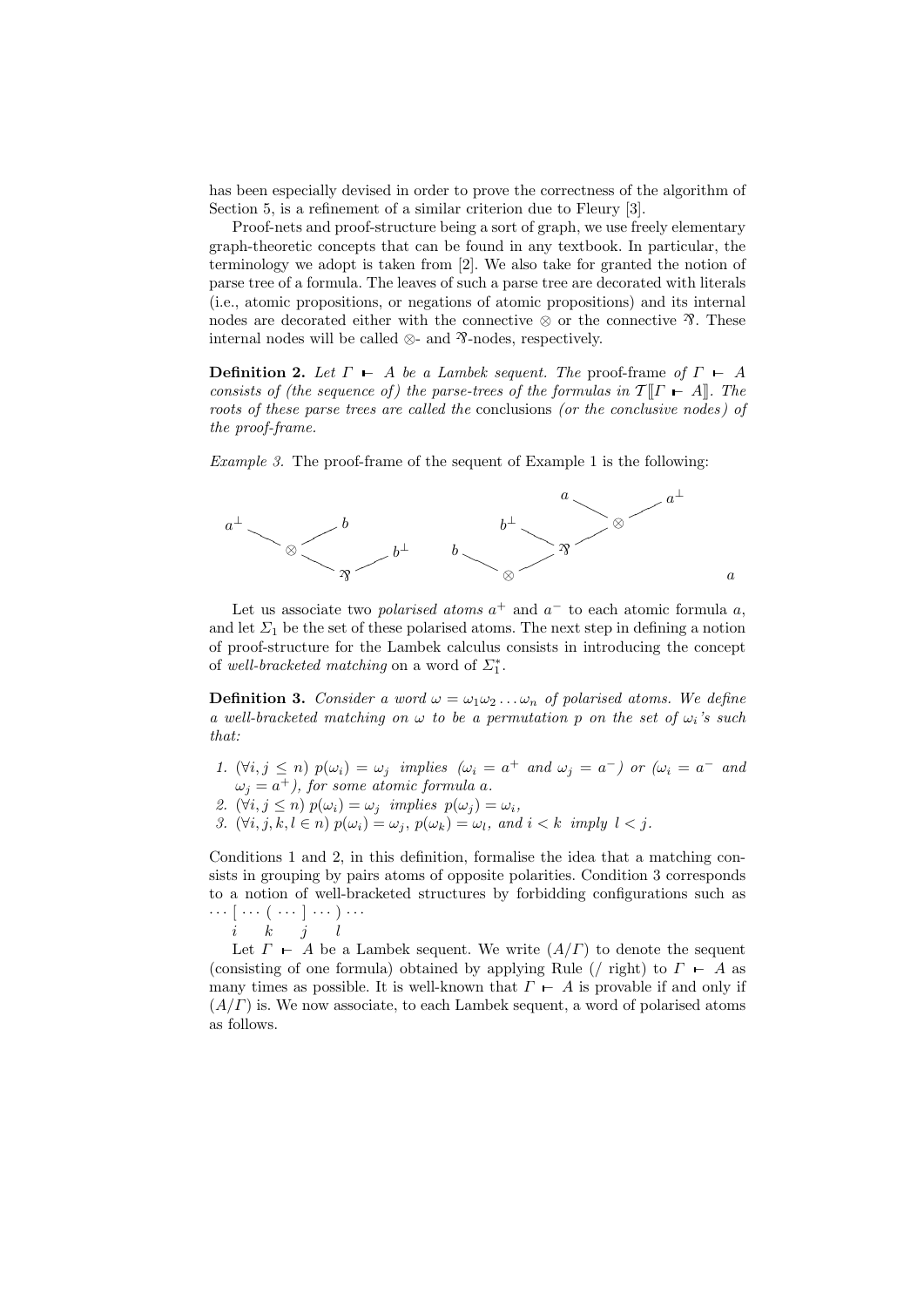**Definition 4.** The word of polarised atoms  $V_1[[\Gamma - A]]$  associated to a Lambek sequent  $\Gamma$  – A is defined as  $\mathcal{V}_1[\![\Gamma \vdash A]\!] = \mathcal{W}[\![\mathcal{T}[\![A/\Gamma]\!] \!]$ , where:

1.  $\mathcal{W}[\![a]\!] = a^+ \quad 3. \quad \mathcal{W}[\![\alpha \otimes \beta]\!] = \mathcal{W}[\![\alpha]\!] \mathcal{W}[\![\beta]\!]$ 2.  $\mathcal{W}[\![a^\perp]\!] = a^- \quad 4. \quad \mathcal{W}[\![\alpha \otimes \beta]\!] = \mathcal{W}[\![\alpha]\!] \mathcal{W}[\![\beta]\!]$ 

Let us interpret  $a^+$  and  $a^-$  respectively as a and  $a^{\perp}$ , which is consistent with Equations 1 and 2 in the above definition. Then the word associated to a sequent corresponds exactly to the sequence of the leaves of the proof-frame of this sequent.

We are now in a position of defining a notion of proof-structure for the Lambek calculus.

**Definition 5.** Let  $\Gamma \vdash A$  be a Lambek sequent. A proof-structure of  $\Gamma \vdash A$  (if any) is a simple decorated graph made of:

- 1. the proof-frame of  $\Gamma$  A;
- 2. a perfect matching on the leaves of this proof-frame that corresponds to a well-bracketed matching on  $\mathcal{V}_1[[\Gamma - A]]$ .

The conclusions of the proof-structure are defined to be the conclusions of the proof-frame. The edges defining the perfect matching on the leaves of the proofframe are called the axiom links of the proof-structure.

Example 4. The following graph is a proof-structure for the sequent of Example 1.



In order to state the definition of a proof-net, we need some elementary concepts of planar graph-theory. A graph is said to be planar if it may be represented on a plane in such a way that no two edges cross one another. Such a representation is called a topological planar graph. A face of a topological planar graph is defined to be a region of the plane bounded by edges in such a way that any two points of this region may be connected by a continuous curve that does not cross any edge.

It is is easy to see that the proof-structures of Definition 5 are planar graphs (this is due to the well-bracketing condition). Consider, for instance, the proofstructure of Example 4. It has three faces: two bounded faces that are contained within elementary cycles — respectively,  $(a, a^{\perp}, \otimes_1, b, b^{\perp}, \mathcal{R}, \otimes_3)$  and  $(b^{\perp}, b,$  $\otimes_1$ ,  $\mathfrak{R}, b^{\perp}, b, \otimes_2, \mathfrak{R}$  –, and one *unbounded face* that corresponds to the region of the plane that is "outside of the proof-structure".

While the notion of face is proper to the notion of planar graph, the notion of bounded and unbounded face depends of the particular topological planar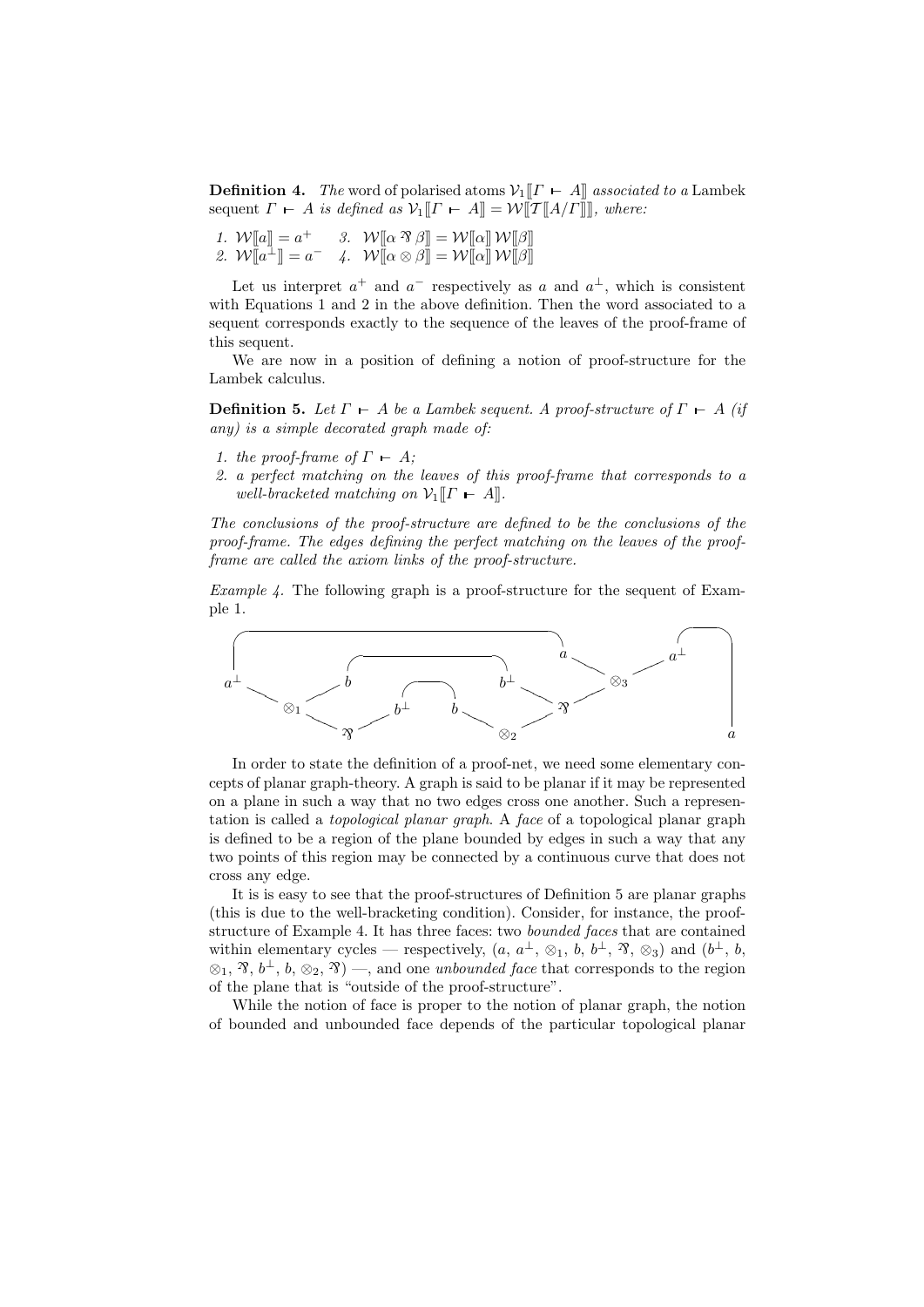representation under consideration. Consequently, from now on, when speaking of a proof-net we mean its *natural topological representation*<sup>1</sup> as illustrated by example 4. This convention allows us to define the faces of a proof-structure as the bounded faces of the corresponding topological planar graph.

Let P be a proof-structure, F be a face of P and n be a  $\mathcal{R}_2$ - or a  $\otimes$ -node of P. We say that F contains n if and only if n and its two daughter nodes belong to the boundary of  $F$ . Remark that some nodes may belong to the boundaries of two different faces. However, according to the present definition, any node is contained in at most one face. Finally, let t and u be two  $\otimes$ -nodes of P. We say that t is dominated by u (and we write  $t \lt u$ ) if and only if t is the ancestor of a  $\mathcal{P}\text{-node}$  that is contained in the same face as u.

We now define our notion of proof-net.

**Definition 6.** Let  $\Gamma$   $\vdash$  A be a Lambek sequent. A proof-net of  $\Gamma$   $\vdash$  A (if any) is a proof-structure P of  $\Gamma \vdash A$  such that

- 1. each face of P contains exactly one  $\mathcal{R}\text{-node}$ ;
- 2. each  $\mathcal{R}$ -node is contained in a face of P;
- 3. the relation of dominance  $\prec$  between the ⊗-nodes of P is acyclic, i.e., its transitive closure  $\prec^+$  is irreflexive.

Example 5. The proof-structure of example 4 is a proof-net. Indeed, each face contains exactly one  $\mathcal{X}-$ node. There are no other  $\mathcal{X}-$ nodes. The dominance relation consists simply of  $\otimes_2 \prec \otimes_1$ , whose transitive closure is clearly acyclic.

In constructing a proof-net, the difficulty consists in guessing an appropriate set of axiom links. A possible solution to this problem is to generate all the possible sets of axiom links and to check for each corresponding proof structure whether the proof net correctness criterion is satisfied or not. A more clever way of proceeding is to construct the set of axiom links incrementally so that the correctness criterion is ensured by construction. This is precisely what our algorithm is doing. Consequently, in order to prove its correctness, we will need a notion of partial proof-net.

Let us define a *module* to be a simple decorated graph made of a proofframe and a partial perfect matching that obeys the conditions of Definition 5. In other words a module is a proof-structure from which some axiom links have been erased. Now, given a module M, we define an *possibly open face* to be a set of nodes that belong to the boundary of the same face in any proof-structure that contains M as a subgraph. If the boundary of a possibly open face is cyclic, we call it an *actual face*. If it is acyclic, we call it an *open face*.

The notion of possibly open face allows the relation of dominance to be defined on modules. This, in turn, allows us to define a correct module. to be a

 $1$  That is the representation obtained by drawing trees with their root at the bottom, by drawing left and right daughter-nodes respectively on the upper left and upper right of their mother, and by drawing sequences of trees from left to right.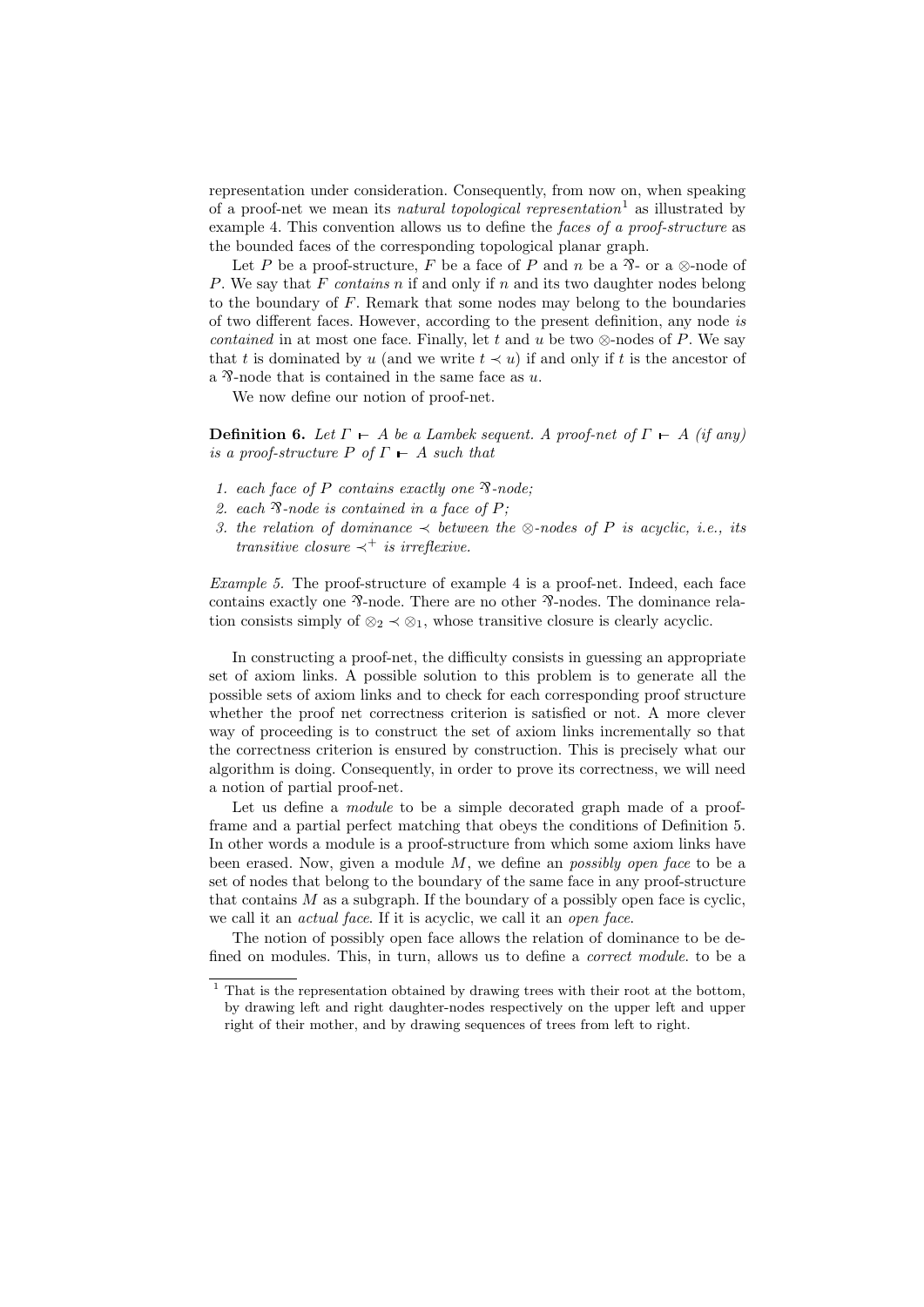module whose actual faces contain exactly one  $\mathcal{R}\text{-node}$ , whose open faces contain at most one  $\mathcal{P}_1$ -node, and for which the transitive closure of the dominance relation is acyclic.

We end this section by proving that the proof-nets of definition 6 correspond actually to a notion of proof for the Lambek calculus. In other words, we prove that any Lambek sequent  $\Gamma \vdash A$  is provable if and only if there exists a proof-net for it.

**Proposition 1.** Let  $\Gamma$   $\vdash$  A be a provable Lambek sequent. Then there exists a proof-net whose conclusions are  $T\llbracket \Gamma \vdash A \rrbracket$ .

Proof. The proof consists in a straightforward induction on the sequent calculus derivation.  $\Box$ 

To prove the converse of this proposition, which corresponds to Girard's sequentialisation theorem [4, 5], we establish the following key lemma.

**Lemma 1.** Let P be a proof-net that does not contain any conclusive  $\mathcal{R}$ -node. If P contains at least one  $\otimes$ -node then it contains a conclusive  $\otimes$ -node whose removal splits P into two disconnected proof-nets.

Proof. Consider some conclusive  $\otimes$ -node  $t_1$  of P (there is at least one). If the removal of  $t_1$  disconnects P, we are done. Otherwise,  $t_1$  must be contained in a face of P. Consider the  $\mathcal{R}\text{-node }p$  that is contained in this face. p cannot be a conclusion of P. Hence it must be the descendant of some conclusive  $\otimes$ -node  $t_2$ , and we have  $t_2 \prec t_1$ . By iterating this process, which terminates because of the acyclicity of the transitive closure of  $\prec$ , we eventually find a splitting ⊗.  $\square$ 

**Proposition 2.** Let P be a proof-net whose conclusions are  $\mathcal{T}[[\Gamma \vdash A]]$ . Then the Lambek sequent  $\Gamma \vdash A$  is provable.

Proof. The proof is done by induction on the number of nodes in P. If P is made of a single axiom link then it corresponds to an axiom  $a \vdash a$ . If P has at least one conclusive  $\mathcal{R}\text{-node}$ , the induction is straightforward. Finally, if P does not consist of a single axiom link and does not contain any conclusive  $\mathcal{R}\text{-node}$ , we apply Lemma 1.  $\Box$ 

Proposition 3. Any Lambek sequent is provable if and only if there exist a proof-net of it.  $\square$ 

## 4 Grammars of axiom links

As we already stressed, to construct a proof-net consists essentially in finding an appropriate set of axiom links. This set must obey three conditions:

- A. it must induce a well-bracketing on the leaves of the given proof-frame,
- B. it must give rise to a proof-structure whose faces contain exactly one  $\mathcal{R}$ ,
- C. it must induce a dominance relation  $\sigma$  whose transitive closure  $\sigma^+$  is acyclic.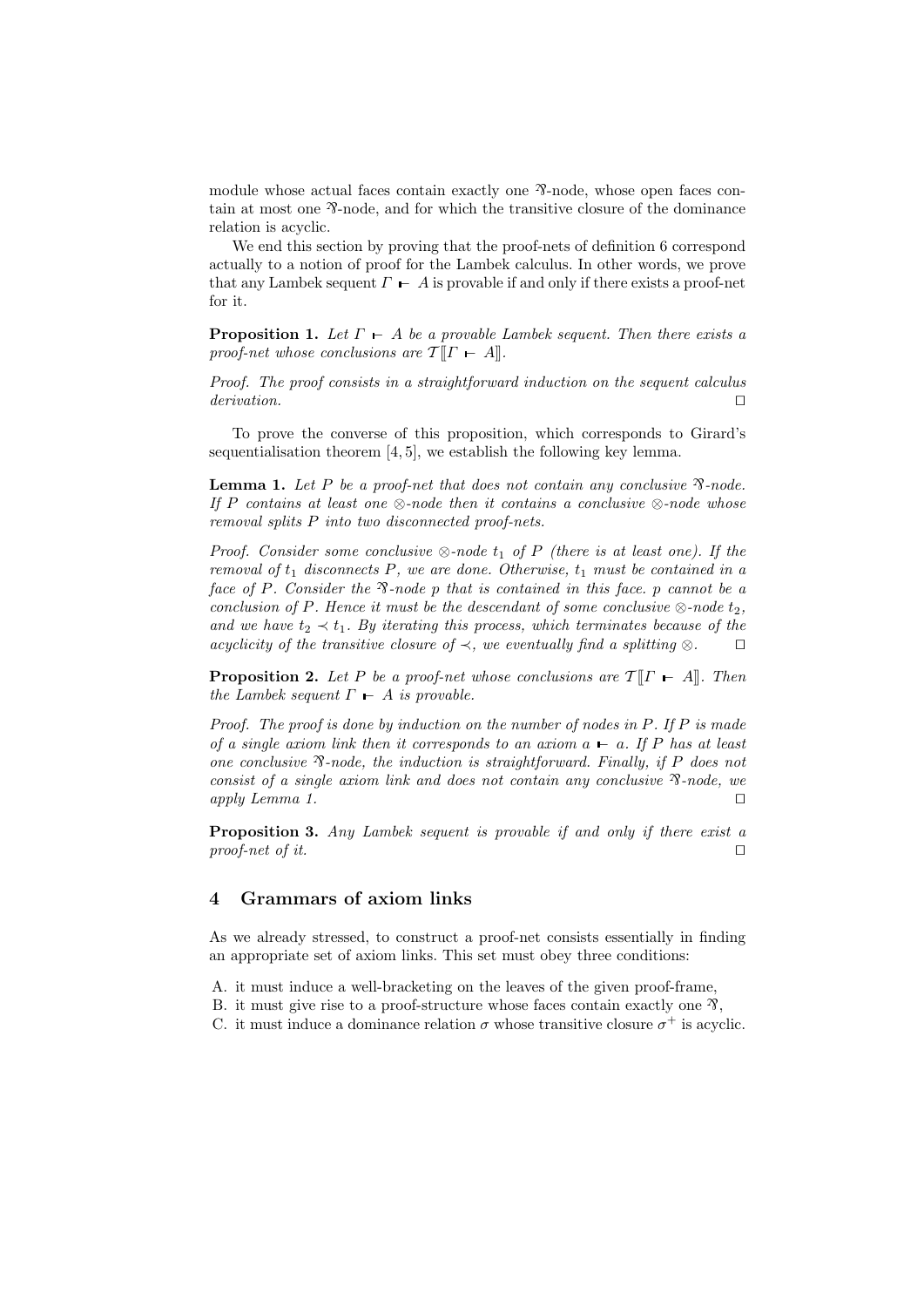Given a Lambek sequent  $\Gamma \vdash A$ , it is easy to show that there exist a set of axiom links satisfying Condition A if and only if

$$
\mathcal{V}_1[\![\boldsymbol{\varGamma} \ \boldsymbol{\vdash} \ \boldsymbol{\varLambda}]\!] \ \ \rightarrow^* \ \ S \tag{*}
$$

according to System  $R_1$  that is defined by the following rules:

$$
\begin{array}{ccc}\nT \rightarrow S & (1) & a^-a^+ \rightarrow T & (4) \\
TS \rightarrow S & (2) & a^+S a^- \rightarrow T & (5) \\
a^+a^- \rightarrow T & (3) & a^-S a^+ \rightarrow T & (6)\n\end{array}
$$

Indeed, the above system corresponds to a context-free grammar whose terminal alphabet is  $\Sigma_1$  and whose non-terminal alphabet is the set  $\{S, T\}$ . Then, any rewriting sequence such as (∗) induces the well-bracketed matching that matches together two atoms of opposite polarities if and only if they are rewritten at the same time by an instance of Rule  $(3)$ ,  $(4)$ ,  $(5)$  or  $(6)$ .

We now transform, step by step, the above grammar in order to take Conditions B and C into account.

Let us define a new terminal alphabet  $\Sigma_2$  by associating to each  $a^+ \in \Sigma_1$ (respectively,  $a^- \in \Sigma_1$ ) two different symbols, namely,  $a^+_{\mathcal{R}}$ ,  $a^+_{\mathcal{Q}}$  (respectively,  $a_{\overline{s}}$ , and  $a_{\otimes}$ ). Similarly, we consider the non-terminal alphabet  $\{\widetilde{S}_\mathcal{B}, S_\otimes, T_\mathcal{B}, T_\otimes\}$ . Then, we associate to each Lambek sequent  $\Gamma \vdash A$  a word of  $\Sigma_2^*$  as follows:

$$
\mathcal{V}_2[\![\boldsymbol{\varGamma} \ \boldsymbol{\vdash} \ A]\!] = \mathcal{W}[\![\boldsymbol{\varGamma}[\![\boldsymbol{A}/\boldsymbol{\varGamma}]\!]]\!] \mathcal{B}
$$

where the transformation  $W : \mathcal{MF} \times \{ \infty \} \to \Sigma_2^*$  obeys the following equations:

1. 
$$
W[\![a]\!]
$$
**c** =  $a_{\mathbf{c}}^+$  3.  $W[\![\alpha \otimes \beta]\!]$ **c** =  $W[\![\alpha]\!]$ **v**  $W[\![\beta]\!]$ **c**  
2.  $W[\![a^{\perp}]\!]$ **c** =  $a_{\mathbf{c}}^-$  4.  $W[\![\alpha \otimes \beta]\!]$ **c** =  $W[\![\alpha]\!] \otimes W[\![\beta]\!]$ **c**

with c ranging over  $\{\infty, \infty\}$ . The intended meaning of this definition is the following:  $\mathcal{V}_2[\![\Gamma \vdash A]\!]$  corresponds to the sequence of the leaves of the proof-frame of  $\Gamma$  – A with, for each leave, a subscript  $\gamma$  or  $\otimes$  indicating respectively whether the open face immediately on the right of the leave contains or does not contain a  $\nu$ -node.

Let  $\Gamma$   $\vdash$  A be a Lambek sequent. We claim that there exists a proof-structure of  $\Gamma$  – A whose each face contains exactly one  $\mathcal{R}$ -node if and only if

$$
\mathcal{V}_2[\![\Gamma \vdash A]\!] \rightarrow^* S_{\mathcal{R}} \qquad (*)
$$

according System  $R_2$  that is defined by the following rules:

$$
T_{\mathbf{c}} \rightarrow S_{\mathbf{c}} \qquad (1) \qquad a_{\overline{q}} a_{\mathbf{c}}^+ \rightarrow T_{\mathbf{c}} \qquad (6)
$$
  
\n
$$
T_{\mathbf{c}} S_{\overline{q}} \rightarrow S_{\overline{q}} \qquad (2) \qquad a_{\overline{q}}^+ S_{\mathbf{c}} a_{\overline{q}}^- \rightarrow T_{\mathbf{c}} \qquad (7)
$$
  
\n
$$
T_{\overline{q}} S_{\mathbf{c}} \rightarrow S_{\overline{q}} \qquad (3) \qquad a_{\overline{q}}^- S_{\mathbf{c}} a_{\overline{q}}^+ \rightarrow T_{\mathbf{c}} \qquad (8)
$$
  
\n
$$
+ C_{\overline{q}} S_{\mathbf{c}} a_{\overline{q}} \rightarrow T_{\mathbf{c}} \qquad (9)
$$

$$
T_{\otimes} S_{\otimes} \rightarrow S_{\otimes} \qquad (4) \qquad a_{\otimes}^{+} S_{\Re} a_{\mathbf{c}}^{-} \rightarrow T_{\mathbf{c}} \qquad (9) a_{\Im}^{+} a_{\mathbf{c}}^{-} \rightarrow T_{\mathbf{c}} \qquad (10)
$$

where **c** ranges over  $\{\infty, \infty\}.$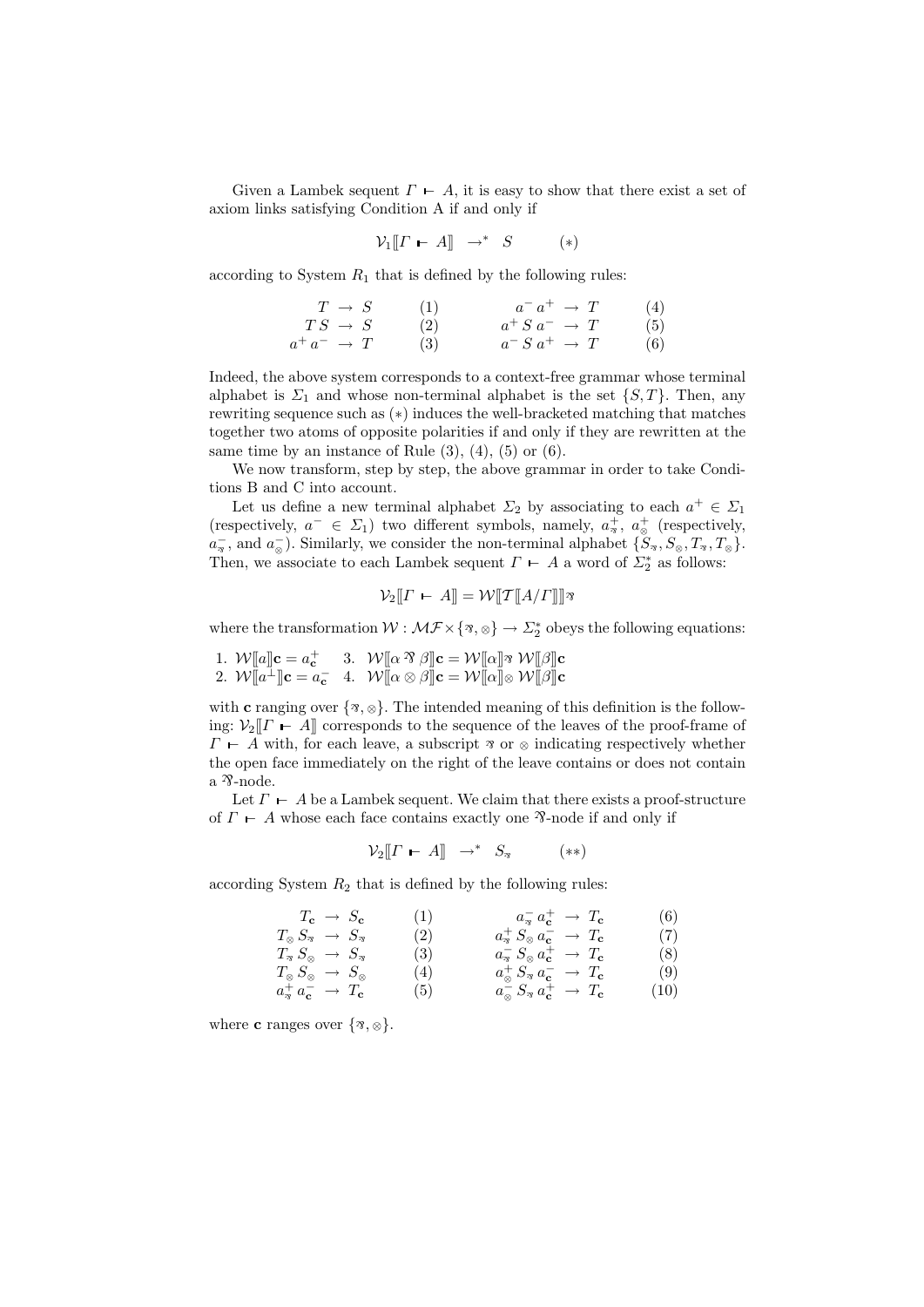The only-if-part of our claim is easy to show. In order to prove the if-part, we must show that the proof-frame of  $\Gamma$  – A admits a set of axiom links satisfying both Conditions A and B. The proof that (∗∗) induces a set of axiom links satisfying Condition A is similar to the case of System  $R_1$ . The proof that this set of axioms satisfies Condition B is based on the following facts:

- for each (occurrence of a) non-terminal symbol  $N$  involved in  $(**)$  there exist  $\omega_1, \omega_2, \omega_3 \in \Sigma_2^*$  such that: (1)  $\mathcal{V}_2[\![\Gamma \vdash A]\!] = \omega_1 \omega_2 \omega_3$ ; (2)  $\omega_2 \rightarrow^* N$ ; (3)  $\omega_1 N \omega_2 \rightarrow^* S_{\mathfrak{D}}$ , consequently, to each (occurrence of a) non-terminal symbol N, one may associate the portion of the proof-frame that corresponds to  $\omega_2$ , the set of axiom links that is induced by  $\omega_2 \rightarrow^* N$ , and the module that is made of the proof-frame together with this set of axiom links;
- to each (occurrence of a) non-terminal symbol N involved in (∗∗) corresponds (a portion of) an open face of the associated module; this open face corresponds to the portion associated to N together with the leaf immediately on the right of this portion;
- a non-terminal symbol has  $\alpha$  as a subscript if and only if the corresponding open face contains a  $\mathcal{R}$ -node (this property is preserved by all the rules of  $R_2$ ;
- Rules (5) to (10) ensure that each open face that is turned into an actual face by adding an axiom link contains a  $\mathcal{R}\text{-node}$ .

We will illustrate the above facts by examples, but first we transform System  $R_2$ in order to take Condition C into account.

From now on, we distinguish the different occurrences of  $\otimes$  within a multiplicative formula by means of indices. For instance, we write  $(a\otimes_1(b\otimes_2c))$  instead of  $(a\otimes (b\otimes c))$ . Then we consider an infinite set of constants  $\mathcal{K} = \{k_1, k_2, k_3, ...\}$ , and we construct the alphabet  $\Sigma_3$  by associating a new symbol s[T] to any  $s \in \Sigma_2$ ,  $\Gamma \subset \mathcal{K}$ . Similarly, we associate four different non-terminal symbols  $S_{\gamma}$ ,  $S_{\otimes}, T_{\mathcal{B}}, T_{\otimes}$  to any  $\Gamma \cup \mathcal{K}, \sigma \subset \mathcal{K} \times \mathcal{K}$ , such that the transitive closure  $\sigma^+$  of the relation  $\sigma$  is acyclic. Then, we associate to each Lambek sequent  $\Gamma \vdash A$  a word of  $\Sigma_3^*$  defined as follows:

$$
\mathcal{V}_3[\![\boldsymbol{\varGamma} \ \boldsymbol{\vdash} \ A]\!] = \mathcal{W}[\![\boldsymbol{\varGamma}[\![\boldsymbol{A}/\boldsymbol{\varGamma}]\!]]\!] \mathbf{A} \emptyset \emptyset
$$

where the transformation  $W: \mathcal{MF} \times \{x, \otimes\} \times 2^{\mathcal{K}} \times 2^{\mathcal{K} \times \mathcal{K}} \to \Sigma_3^*$  obeys the following equations:

1.  $W[\![a]\!]$ **c**  $\Gamma \Delta = a_{\mathbf{c}}^+[\Gamma]$ 2.  $\mathcal{W}[\![a^{\perp}]\!]$ c  $\Gamma \Delta = a_{\mathbf{c}}^{-}[ \Gamma ]$ 3.  $\mathcal{W} \overline{[} \alpha \bar{\mathcal{B}} \beta \overline{]}$ c  $\Gamma \Delta = \mathcal{W} \overline{[} \alpha \overline{]} \mathcal{B} \Delta \Delta \mathcal{W} \overline{[} \beta \overline{]}$ c  $\Gamma \Delta$ 4.  $\mathcal{W}[\![\alpha\otimes_i \beta]\!]$ c  $\Gamma$   $\varDelta = \mathcal{W}[\![\alpha]\!]$  $\otimes$   $\{k_i\}$   $(\varDelta \cup \{k_i\})$   $\mathcal{W}[\![\beta]\!]$ c  $\Gamma$   $(\varDelta \cup \{k_i\})$ 

with c ranging over  $\{\infty, \infty\}$ . The interpretation of this definition is the following. The different constants  $k_1, k_2, \ldots$  occurring in  $\mathcal{V}_3[\![\Gamma \vdash A]\!]$  correspond to the different occurrences of  $\otimes$  in  $\Gamma \vdash A$ . Then a symbol  $a_{\overline{3}}^+[{\Gamma}]$  or  $a_{\overline{3}}^-[{\Gamma}]$  occurring in  $\mathcal{V}_3[[\Gamma - A]]$  corresponds to a leaf whose right open face contains one  $\mathcal{V}_3$ -node, and  $\Gamma$  corresponds to the set of  $\otimes$ -nodes that are ancestors of this  $\mathcal{R}$ -node. On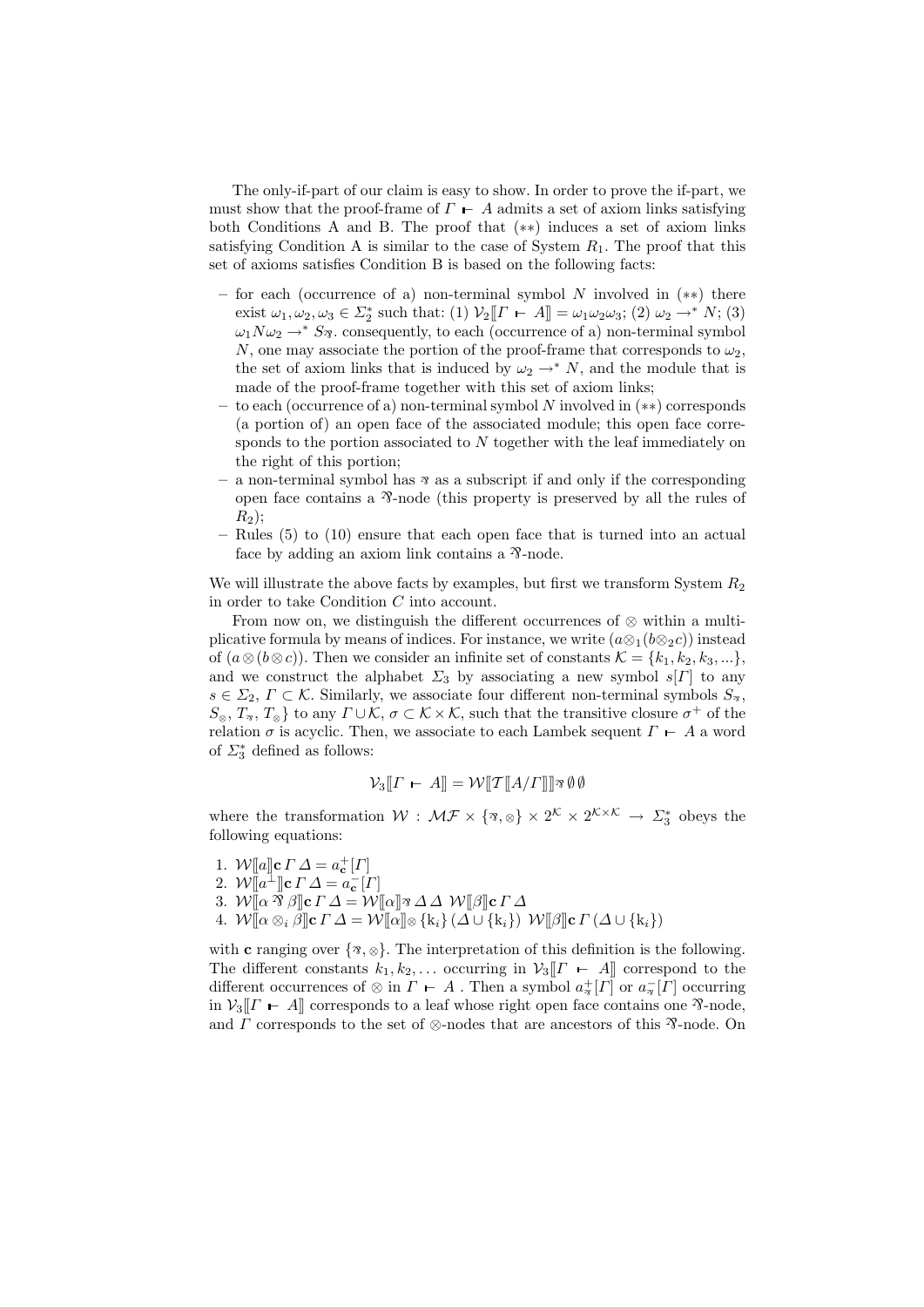the other hand, a symbol  $a_{\otimes}^{+}[F]$  or  $a_{\otimes}^{-}[F]$  corresponds to a leave whose right open face contains one  $\otimes$ -node (and, consequently, does not contain a  $\mathcal{R}$ -node), then  $\Gamma$  is a singleton corresponding to this  $\otimes$ -node.

**Definition 7.** The rewriting system  $R_3$  is defined as follows:

$$
T_{\mathbf{c}}[{\Gamma, \sigma}] \rightarrow S_{\mathbf{c}}[{\Gamma, \sigma}] \tag{1}
$$

$$
T_{\otimes}[{\Gamma}_1, \sigma_1] S_{\otimes}[{\Gamma}_2, \sigma_2] \rightarrow S_{\otimes}[{\Gamma}_2, \sigma_1 \cup \sigma_2 \cup ({\Gamma}_2 \times {\Gamma}_1)] \tag{2}
$$

provided that  $(\sigma_1 \cup \sigma_2 \cup (\Gamma_2 \times \Gamma_1))^+$  is acyclic.

$$
T_{\mathcal{B}}[{\Gamma_1, \sigma_1} S_{\otimes} [{\Gamma_2, \sigma_2}] \rightarrow S_{\mathcal{B}}[{\Gamma_1, \sigma_1 \cup \sigma_2 \cup (\Gamma_1 \times \Gamma_2)}] \qquad (3)
$$
  
provided that  $(\sigma_1 \cup \sigma_2 \cup ({\Gamma_1 \times \Gamma_2}))^+$  is acyclic.

$$
T_{\otimes}[ \Gamma_1, \sigma_1] S_{\otimes}[\Gamma_2, \sigma_2] \rightarrow S_{\otimes}[\Gamma_1 \cup \Gamma_2, \sigma_1 \cup \sigma_2]
$$
  
\nprovided that  $(\sigma_1 \cup \sigma_2)^{+}$  is acyclic. (4)

$$
a_{\overline{z}}^+[{\Gamma}_1] a_{\mathbf{c}}^-[{\Gamma}_2] \rightarrow T_{\mathbf{c}}[{\Gamma}_2, \emptyset]
$$
\n
$$
(5)
$$

$$
a_{\overline{s}}[{\Gamma_1}] a_{\mathbf{c}}^+[{\Gamma_2}] \rightarrow {\Gamma_{\mathbf{c}}}[{\Gamma_2}, \emptyset]
$$
\n(6)

$$
a_{\pi}^+[{\Gamma}_1] S_{\otimes} [{\Gamma}_2, \sigma_2] a_{\mathbf{c}}^{-}[{\Gamma}_3] \rightarrow {\Gamma}_{\mathbf{c}} [{\Gamma}_3, \sigma_2 \cup ({\Gamma}_1 \times {\Gamma}_2)]
$$
  
provided that  $(\sigma_2 \cup ({\Gamma}_1 \times {\Gamma}_2))^+$  is acyclic. (7)

$$
a_{\overline{\alpha}}[{\Gamma}_1] S_{\otimes} [{\Gamma}_2, \sigma_2] a_{\mathbf{c}}^+[{\Gamma}_3] \rightarrow {\Gamma}_{{\mathbf{c}}}[{\Gamma}_3, \sigma_2 \cup ({\Gamma}_1 \times {\Gamma}_2)]
$$
  
\nprovided that  $(\sigma_2 \cup ({\Gamma}_1 \times {\Gamma}_2))^+$  is acyclic. (8)

$$
a_{\otimes}^+[{\Gamma}_1] S_{\otimes} [{\Gamma}_2, \sigma_2] a_{\mathbf{c}}^- [{\Gamma}_3] \to T_{\mathbf{c}} [{\Gamma}_3, \sigma_2 \cup ({\Gamma}_2 \times {\Gamma}_1)] \qquad (9)
$$
  
provided that  $(\sigma_2 \cup ({\Gamma}_2 \times {\Gamma}_1))^+$  is acyclic.

$$
a_{\otimes}^{-}[T_1] S_{\otimes} [T_2, \sigma_2] a_{\mathbf{c}}^{+}[T_3] \rightarrow T_{\mathbf{c}} [T_3, \sigma_2 \cup (T_2 \times T_1)]
$$
\n*provided that*  $(\sigma_2 \cup (T_2 \times T_1))^+$  *is acyclic.* (10)

**Proposition 4.** Let  $\Gamma$   $\vdash$  A be a Lambek sequent. Then  $\Gamma$   $\vdash$  A is provable if and only if

$$
\mathcal{V}_3[\![\boldsymbol{\varGamma} \ \boldsymbol{\varGamma} \ \boldsymbol{\varPi}]\!] \rightarrow^* \ S_{\mathcal{B}}[\emptyset, \sigma] \qquad (***)
$$

according to system  $R_3$ , for some  $\sigma \subset \mathcal{K} \times \mathcal{K}$  whose transitive closure is acyclic.

Proof. (sketch). By Proposition 3, we have that  $\Gamma \vdash A$  is provable if and only if there exists a proof-net of it. Given such a proof-net, it easy to construct a rewriting such as  $(***)$  by taking  $\sigma$  to be the dominance relation of the proof-net. This proves the only-if part of the proposition.

Conversely, we show that the set of axiom links induced by  $(***)$  satisfies Conditions A, B, and C. To show that Conditions A and B are satisfied, one proceeds similarly to cases of Systems  $R_1$  and  $R_2$ . To show that Condition C is satisfied, one establishes the following invariants:

- the set  $\Gamma$  appearing in a non-terminal symbol  $S_{\mathcal{B}}[\Gamma, \sigma]$  or  $T_{\mathcal{B}}[\Gamma, \sigma]$  corresponds the  $\otimes$ -nodes that are ancestors of the  $\mathcal{R}$ -nodes contained in the open face associated to this non-terminal symbol;
- the set  $\Gamma$  appearing in a non-terminal symbol  $S_{\infty}[\Gamma, \sigma]$  or  $T_{\infty}[\Gamma, \sigma]$  corresponds the  $\otimes$ -nodes that are contained in the open face associated to this non-terminal symbol;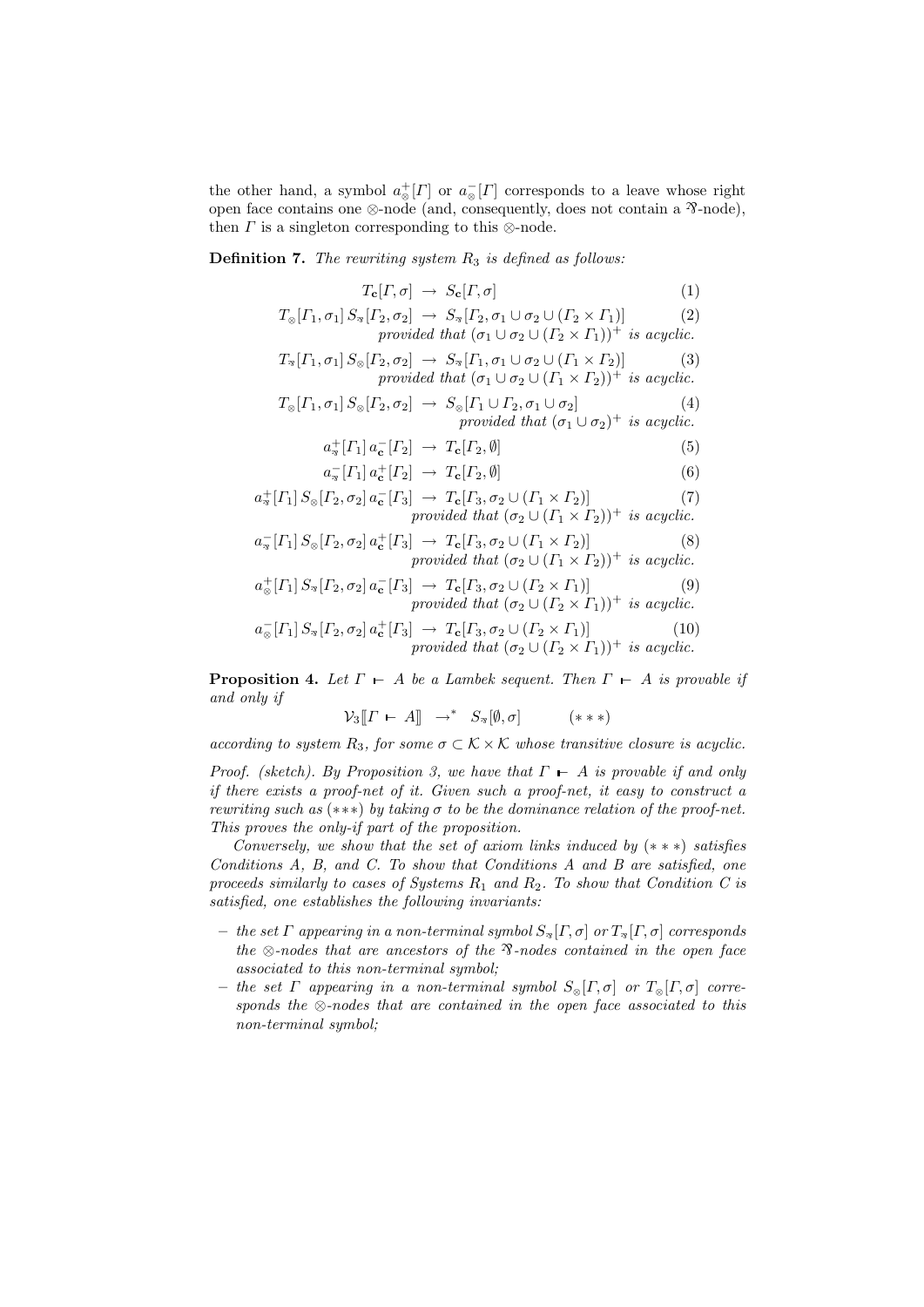– the set σ appearing in a non-terminal symbol Sc[Γ, σ] or Tc[Γ, σ] corresponds the dominance relation of the module associated to this non-terminal symbol.  $\Box$ 

Example 6. Consider again the sequent of Example 1. Its provability may be established by the following rewriting (where applications of Rule (1) have been left implicit):

$$
\frac{a_{\otimes}^{-}[\{k_{1}\}] \quad b_{\overline{\gamma}}^{+}[\emptyset] \quad b_{\overline{\gamma}}^{-}[\emptyset] \quad b_{\overline{\gamma}}^{-}[\{k_{2}\}] \quad b_{\overline{\gamma}}^{-}[\{k_{2}\}] \quad a_{\otimes}^{+}[\{k_{3}\}] \quad \frac{a_{\overline{\gamma}}^{-}[\emptyset] \quad a_{\overline{\gamma}}^{+}[\emptyset]}{a_{\otimes}^{-}[\{k_{1}\}] \quad b_{\overline{\gamma}}^{-}[\{k_{2}\},\emptyset] \quad b_{\overline{\gamma}}^{-}[\{k_{2}\}] \quad a_{\otimes}^{+}[\{k_{3}\}] \quad T_{\overline{\gamma}}[\emptyset,\emptyset]}{T_{\overline{\gamma}}[\emptyset,\emptyset]} \quad \frac{a_{\overline{\gamma}}^{-}[\{k_{1}\}]}{T_{\overline{\gamma}}[\emptyset,\emptyset]} \quad a_{\otimes}^{+}[\{k_{3}\}] \quad T_{\overline{\gamma}}[\emptyset,\emptyset]}{T_{\overline{\gamma}}[\emptyset,\emptyset]} \quad \frac{T_{\overline{\gamma}}[\{k_{3}\},\{(k_{2},k_{1})\}]}{S_{\overline{\gamma}}[\emptyset,\{(k_{2},k_{1})\}]} \quad T_{\overline{\gamma}}[\emptyset,\emptyset]}
$$

Now, the different rewriting steps of the above derivation may be interpreted as incremental steps in the construction of a proof-net. We starts with the proofframe:



The first rewriting steps,  $b_{\overline{2}} [\emptyset] b_{\otimes}^+ [\{k_2\}] \to T_{\otimes} [\{k_2\}, \emptyset]$  and  $a_{\overline{2}} [\emptyset] a_{\overline{2}}^+ [\emptyset] \to T_{\overline{2}} [\emptyset, \emptyset]$ , yield the following module:

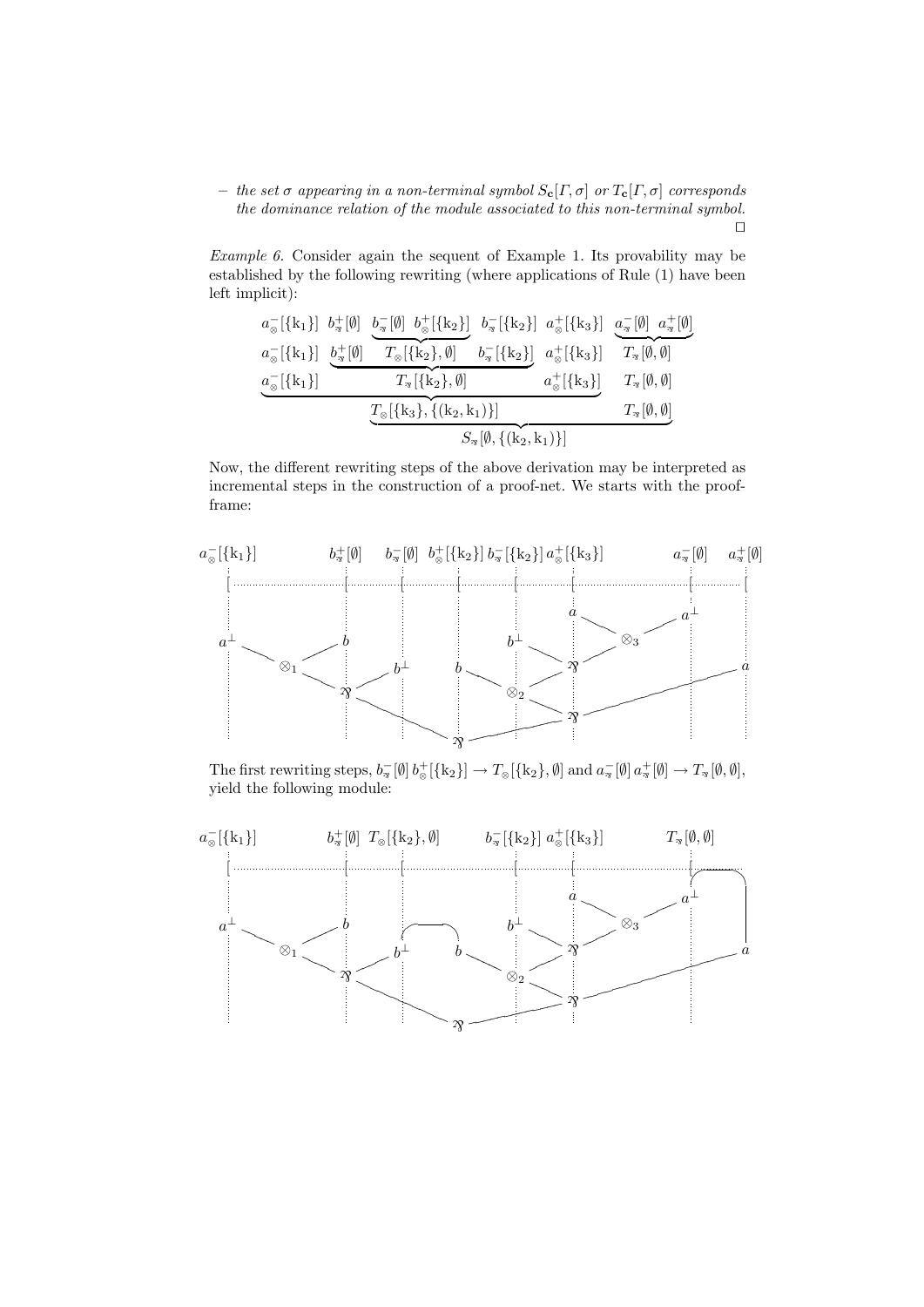Then, the interpretation of  $b^+_{\mathcal{R}}[\emptyset] S_{\otimes}[\{k_2\},\emptyset] b^-_{\mathcal{R}}[\{k_2\}] \to T_{\mathcal{R}}[\{k_2\},\emptyset]$  gives rise to a supplementary axiom link:



The next step,  $a_{\otimes}^{-}[\{k_1\}] S_{\mathcal{B}}[\{k_2\}, \emptyset] a_{\otimes}^{+}[\{k_3\} \to T_{\otimes}[\{k_3\}, \{(k_2, k_1)\}],$  is interpreted similarly:



Finally, the last step,  $T_{\otimes}[\{k_3\}, \{(k_2, k_1)\}]$   $S_{\otimes}[\emptyset, \emptyset] \rightarrow S_{\otimes}[\emptyset, \{(k_2, k_1)\}]$ , establishes that the above module is indeed a proof-net.

#### 5 The proof-net construction algorithm

The fact that we have reduced the decision problem of the Lambek calculus to a context-free parsing problem allows us to take advantage of the dynamic programming techniques that are used to recognize the context-free languages. In particular, we present an algorithm derived from the well-known Cocke-Kasami-Younger procedure.

This algorithm, which is based on the Chomsky normal form of System  $R_3$ (See Appendix A), constructs an upper-triangular recognition matrix  $A$  whose entries are sets of non-terminal symbols. The initial conditions are the following: Given a sequent  $\Gamma \vdash A$ ,  $\omega = \omega_1 \omega_2 \ldots \omega_n$  contains  $\mathcal{V}_3[\![\Gamma \vdash A]\!]$ , and all the entries of A are empty.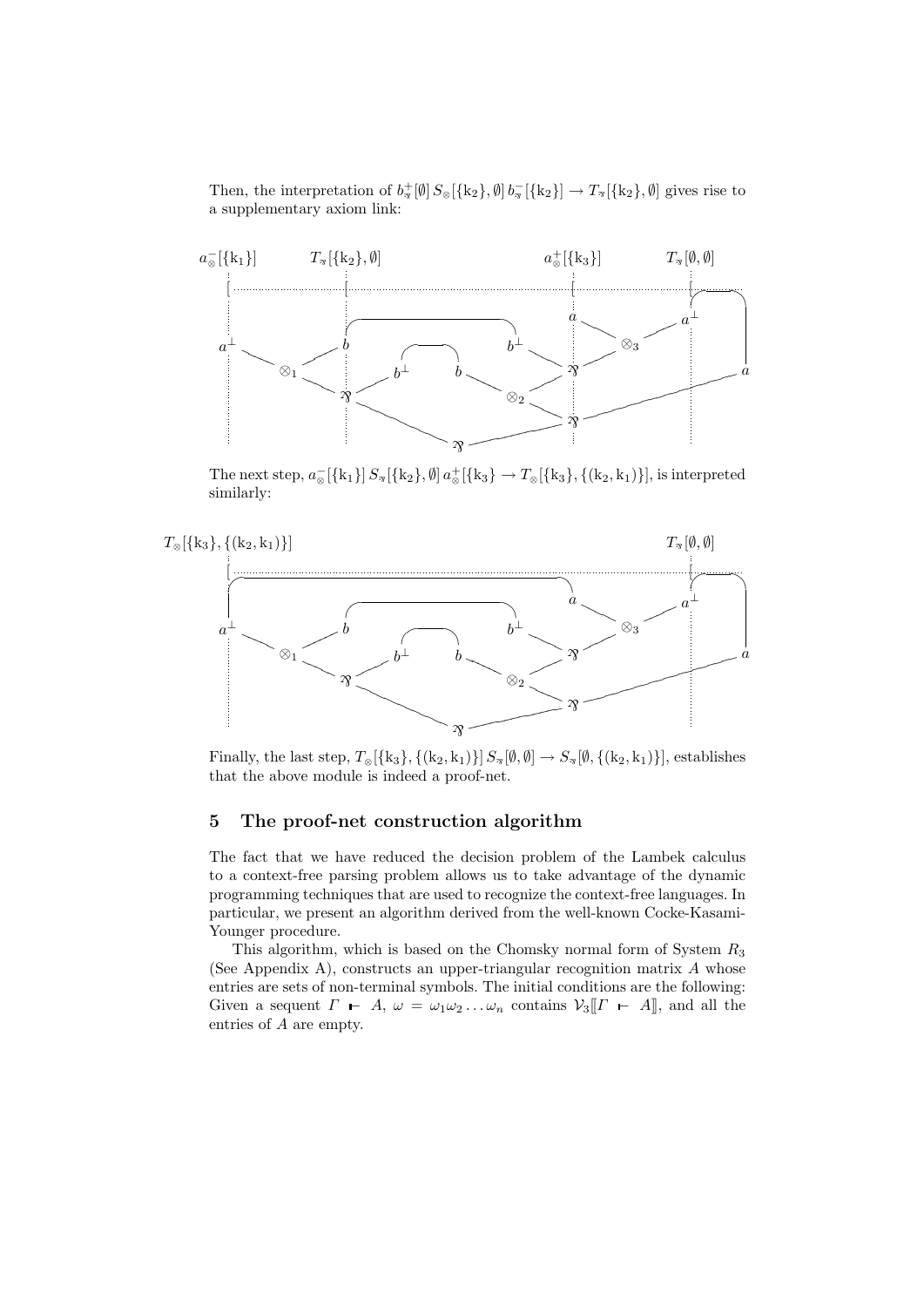for  $i := 1$  to  $n - 1$  do  $(* Rules 4 and 5*)$ if  $\omega_i = a^+_{\mathcal{R}}[{\Gamma}_1]$  and  $\omega_{i+1} = a^-_{\mathbf{c}}[{\Gamma}_2]$  then  $A_{i,i} := \{T_{\mathbf{c}}[{\Gamma}_2, \emptyset], S_{\mathbf{c}}[{\Gamma}_2, \emptyset]\}$  $(* Rules 6 and 7*)$ else if  $\omega_i = a_{\overline{\imath}}[{\Gamma_1}]$  and  $\omega_{i+1} = a_{\mathbf{c}}^+[{\Gamma_2}]$  then  $A_{i,i} := \{T_{\mathbf{c}}[{\Gamma_2}, \emptyset], S_{\mathbf{c}}[{\Gamma_2}, \emptyset]\}$ od; for  $d := 2$  to  $n - 1$  do if d is even then for  $i := 1$  to  $n - d$  do  $j := (d + i) - 1;$  $(*\,\,Rule\,\,8*)$  $\quad \quad \text{if} \quad \quad \omega_i=a^+_{\overline{\gamma}}[{\mathit\Gamma}_1] \text{ then for each } S_{\overline{\varphi}}[{\mathit\Gamma}_2, \sigma_2] \in A_{i+1,j} \text{ do}$  $\sigma := \sigma_2 \cup (\Gamma_1 \times \Gamma_2);$ if  $\sigma^+$  is acyclic then  $A_{i,j} := A_{i,j} \cup \{U[a, +, \sigma]\}$ od  $(*\,\,Rule\,\,9*)$ else if  $\omega_i = a_{\overline{\gamma}} [T_1]$  then for each  $S_{\otimes}[T_2, \sigma_2] \in A_{i+1,j}$  do  $\sigma := \sigma_2 \cup (\Gamma_1 \times \Gamma_2);$ if  $\sigma^+$  is acyclic then  $A_{i,j} := A_{i,j} \cup \{U[a, -, \sigma]\}$ od  $(*\,\,Rule\,\,10*)$ else if  $\omega_i = a_{\otimes}^+[{\varGamma}_1]$  then for each  $S_{\vartheta}[{\varGamma}_2, \sigma_2] \in A_{i+1,j}$  do  $\sigma := \sigma_2 \cup (\Gamma_2 \times \Gamma_1);$ if  $\sigma^+$  is acyclic then  $A_{i,j} := A_{i,j} \cup \{U[a, +, \sigma]\}$ od (∗ Rule 11 ∗) else if  $\omega_i = a_{\otimes}^{-}[T_1]$  then for each  $S_{\otimes}[T_2, \sigma_2] \in A_{i+1,j}$  do  $\sigma := \sigma_2 \cup (\Gamma_2 \times \Gamma_1);$ if  $\sigma^+$  is acyclic then  $A_{i,j} := A_{i,j} \cup \{U[a, -, \sigma]\}$ od od else  $(* d is odd *)$ for  $i := 1$  to  $n - d$  do  $j := (d + i) - 1;$ (∗ Rules 12 and 13 ∗) for each  $U[a, +, \sigma] \in A_{i,j-1}$  do if  $\omega_{j+1} = a_{\mathbf{c}}^{-}[I]$  then  $A_{i,j} := A_{i,j} \cup \{T_{\mathbf{c}}[I, \sigma], S_{\mathbf{c}}[I, \sigma]\}$ od; (∗ Rules 14 and 15 ∗) for each  $U[a, -, \sigma] \in A_{i,j-1}$  do if  $\omega_{j+1} = a_{\mathbf{c}}^+[{\Gamma}]$  then  $A_{i,j} := A_{i,j} \cup \{T_{\mathbf{c}}[{\Gamma},{\sigma}],\,S_{\mathbf{c}}[{\Gamma},{\sigma}]\}$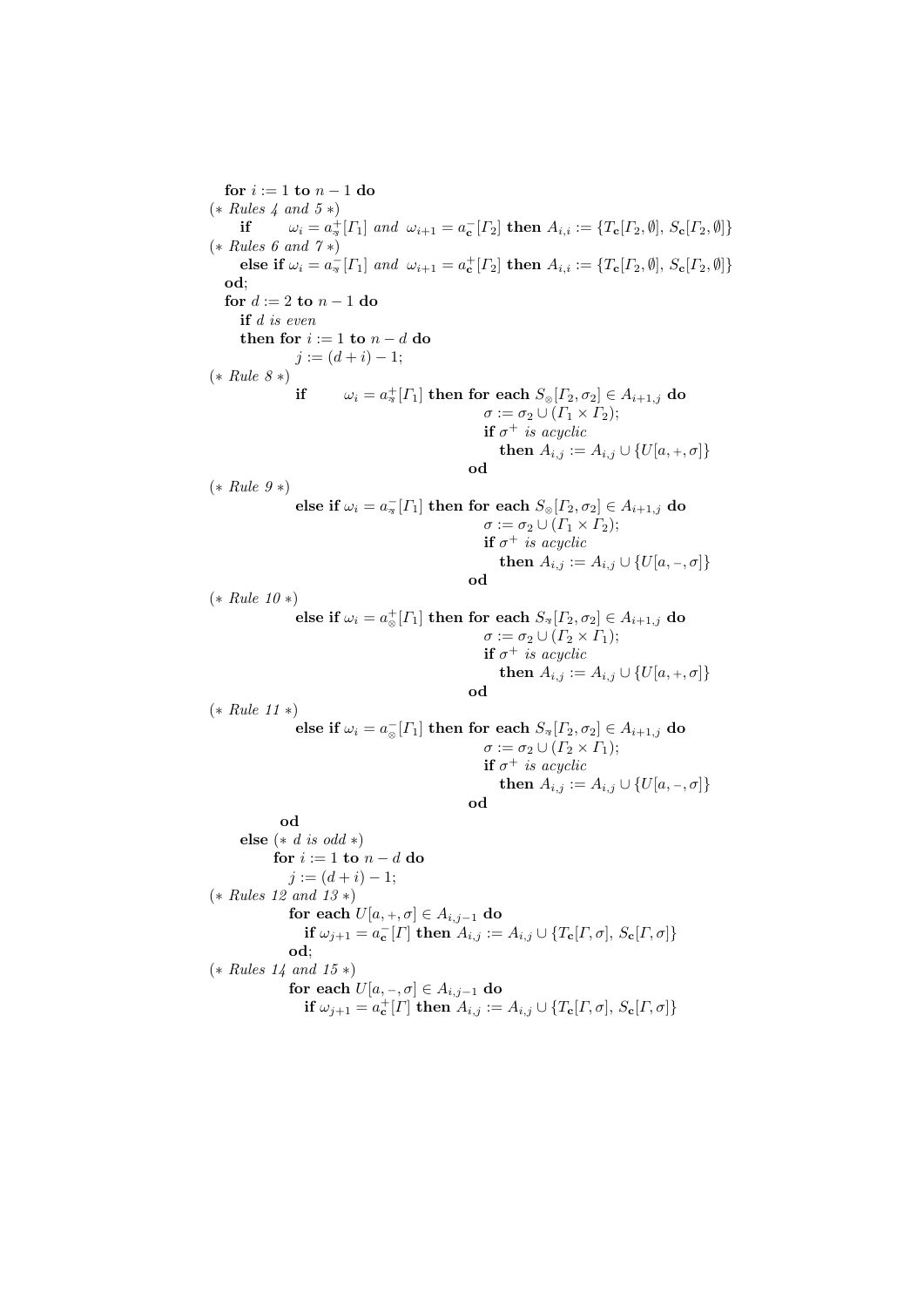```
od;
                    k := i;
                    while k < j do
(∗ Rule 2 ∗)
                        for each T_{\mathcal{F}}[{\Gamma}_1, \sigma_1] \in A_{i,k} do
                            for each S_{\otimes}[T_2, \sigma_2] \in A_{k+2,j} do
                                \sigma := \sigma_1 \cup \sigma_2 \cup (\Gamma_1 \times \Gamma_2);if \sigma^+ is acyclic then A_{i,j} := A_{i,j} \cup \{S_{\mathcal{B}}[{\Gamma_{1}, \sigma}]\}od
                        od;
(* Rules 1 and 3*)for each T_{\otimes}[{\Gamma}_1, \sigma_1] \in A_{i,k} do
                            for each S_{\mathcal{P}}[T_2, \sigma_2] \in A_{k+2,j} do
                                \sigma := \sigma_1 \cup \sigma_2 \cup (F_2 \times F_1);if \sigma^+ is acyclic then A_{i,j} := A_{i,j} \cup \{S_{\mathcal{B}}[{\Gamma_2},\sigma]\}od
                            for each S_{\otimes}[{\varGamma}_2, \sigma_2] \in A_{k+2,j} do
                                \sigma := \sigma_1 \cup \sigma_2;if \sigma^+ is acyclic then A_{i,j} := A_{i,j} \cup \{S_{\otimes}[{\Gamma_1 \cup \Gamma_2}, \sigma]\}od
                        od;
                        k := k + 2od
                od
   od
```
### 6 Conclusions and future work

Our proof-net construction algorithm does not take any advantage of the intuitionistic nature of the Lambek calculus. Consequently it is easily adaptable to classical calculus such as Yetter's [11] and Abrusci's [1]

Our work indirectly addresses the problem of the complexity of the Lambek calculus decision problem. Whether this problem is NP-hard or not is still open. The theoretical complexity of our algorithm is exponential because of the number of possible non-terminal symbols. It is possible to reduce this number because it is not necessary to record the complete dominance relation but only the constraints that are "still active". However, this optimisation, which we will describe in an extended version of this paper, does not give rise to a polynomial algorithm. Nonetheless, it allows to define interesting fragments of the Lambek calculus for which the decision problem is polynomial.

Acknowledgements I wish to thank Glyn Morrill, François Lamarche, and Yves Lafont for helpful discussions and comments.